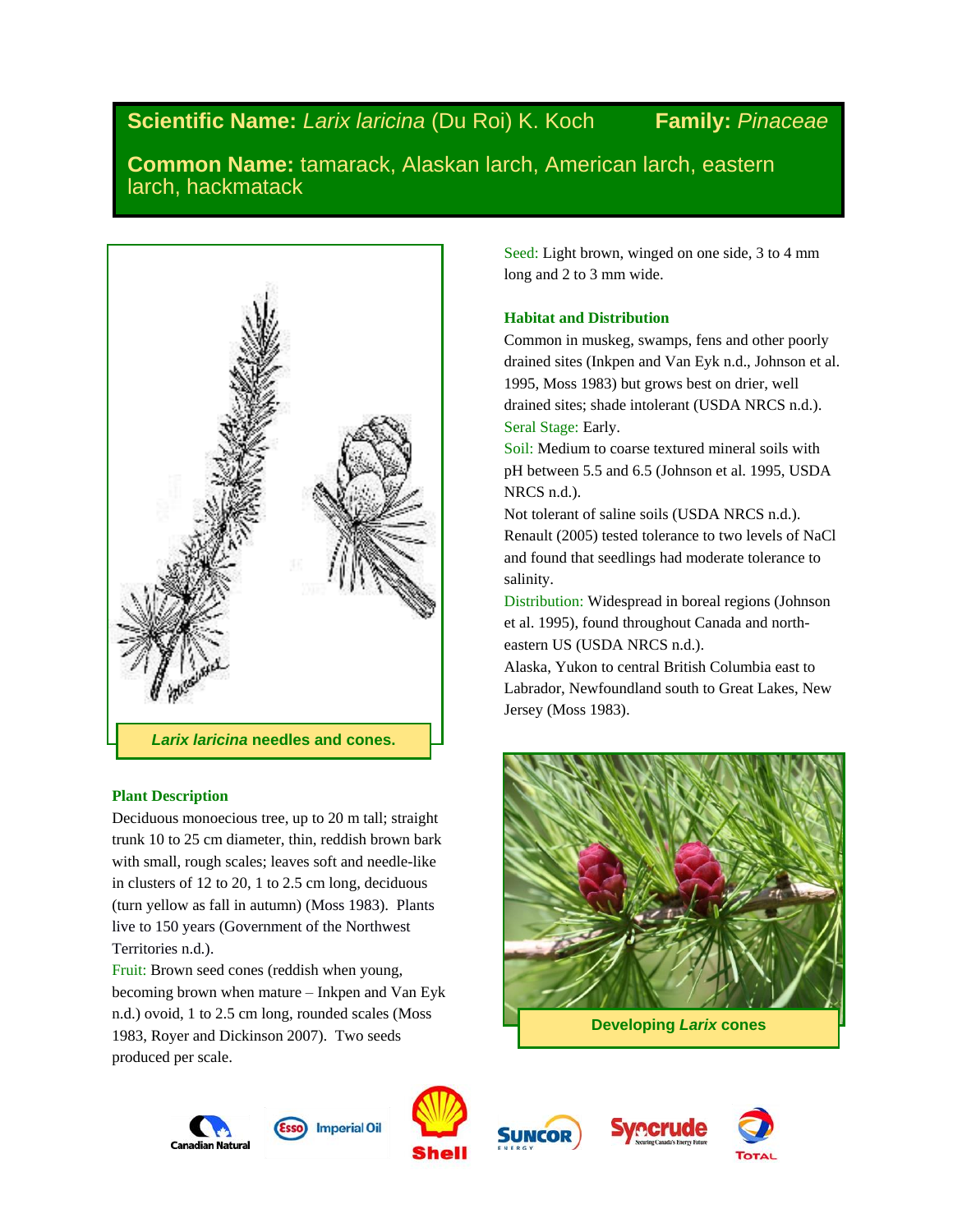#### **Phenology**

Blooms in mid spring (April to May), produces seed in the summer and it ripens and is dispersed in the fall (USDA NRCS n.d.).

Trees are approximately 5 to 20 years old before seed is produced (Tosh and Powell 1991). Female plants mature at 10 years and peak at 75 years (Government of the Northwest Territories n.d.).

Good cone crops are produced every 3 to 6 years (Government of the Northwest Territories n.d., Young and Young 1992).

#### **Pollination**

Wind pollinated.

## **Seed Dispersal**

Wind (Royal Botanic Gardens Kew 2008).

## **Genetics**

2n=24 (Moss 1983).

## **Symbiosis**

Associated with ectomycorrhizal fungi particularly from genus *Fuscobolentinus* and genus *Suilus* (Samson and Fortin 1988).

## **Seed Processing**

Collection: Cones can be picked from trees or from felled slash into sacks.

Fruit Weight: 55 kg of cones (35 L) produces

approximately 1.7 kg of seed.

Seed Weight: 1.43 g/1,000 seeds (Young and Young 1992).

2 g/1,000 seeds (Royal Botanic Gardens Kew 2008). Harvest Dates: Collect August 15 to September 15 (Formaniuk 2013).

Although seed dispersal can be delayed and occur throughout the winter it is recommended that cones should be harvested from trees as soon as they are ripe as early dispersal is common.

Cleaning: Air dry cones or kiln at 40°C until cones open; for recalcitrant cones soak in 40°C water, kiln dry for up to 8 hours (or until they open), tumble or







shake to release seeds and then dewing by rubbing or using a dewinger (Wood pers. comm.).

Storage Behavior: Orthodox (Royal Botanic Gardens Kew 2008).

Storage: Store dry at 1 to 3°C for short periods, longer storage should be at -18 to 20°C in airtight containers. Moisture content should be below 8% for storage (Palamarek pers. comm.).

Hermetic storage at 2 to 4°C with seed moisture content at 2% to 5% (Royal Botanic Gardens Kew 2008).

Longevity: Up to  $10+$  years at -18 to  $20^{\circ}$ C in airtight containers (Palamarek pers. comm.). Still has 50% germination after 15 years of hermetic storage (Royal Botanic Gardens Kew 2008).



# **Propagation**

Natural Regeneration: From seed and predominately layering in northern climates (Rook 2002).



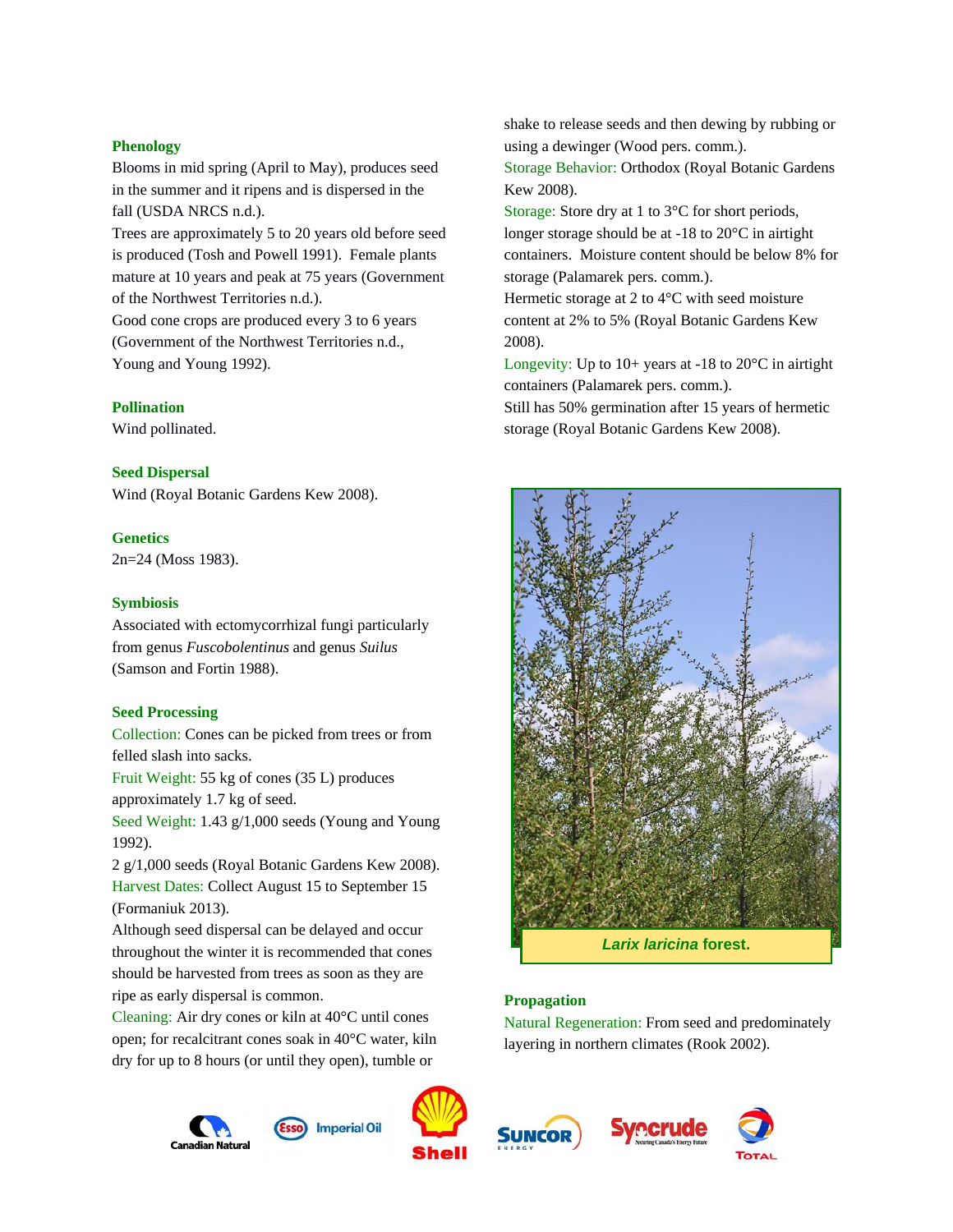Germination in nature is often very low due high seed predation by small mammals (USDA NRCS n.d.). Germination: Seeds exhibit physiological dormancy. Germination is greater in light than dark (Baskin and Baskin 2002).

Pre-treatment: 21 days stratification (Formaniuk 2013).

Generally seedlings emerge in approximately two weeks after seeds have been cold stratified for three weeks (Wood pers. comm.). 30 to 60 days cold stratification (Baskin and Baskin 2002). Germination increased when seed was cold stratified and left to germinate at low temperatures (Baskin and Baskin 2002).

Direct Seeding: No literature found.

Planting Density: 1,000 to 3,000 plants /ha (USDA NRCS n.d.).

Vegetative Propagation: From cuttings (USDA NRCS n.d.).

Micro-propagation: Micro-propagation of 30 year old specimens of *L. laricina* by Bonga and Pond (1991) was unsuccessful as no adventitious buds grew. Greenhouse Timeline: Grow for 170 days before harvest (Formaniuk 2013).



*Larix laricina* **seed (black line is 5 mm)**

#### **Aboriginal/Food Uses**

Food: Young buds are sweet, raw or cooked (Gray 2011) although not commonly used for food (Johnson



et al. 1995) except in times of emergency (Wilkinson 1990). Sap has been used as a natural sweetener and the inner bark can be ground into a powder and used as flour (Gray 2011).

Medicinal: A poultice made from boiled inner bark and wood can be used to relieve frostbite, deep cuts and burns, and the sap can be chewed to treat indigestion (CYSIP: Botany n.d., Johnson et al. 1995, Royer and Dickinson 1996, 2007).

The needles are high in vitamin C, and tea made from the needles can prevent scurvy and treat sore muscles, arthritis and diabetes (CYSIP: Botany n.d., Johnson et al. 1995).

The gum (resin) of larch species can be chewed to relieve indigestion (Wilkinson 1990) or treat infected gums (Gray 2011) or applied as a wash or poultice on wounds (Gray 2011).

Other: Wood used to make snowshoes, toboggans and canoes and roots split to make rope and nets for fishing (CYSIP: Botany n.d., Gray 2011). Rotten wood used for tanning to give hides a yellow colour (Royer and Dickinson 1996).

#### **Wildlife/Forage Uses**

Moose and white-tailed deer generally avoid eating tamarack; however it provides valuable cover (Uchytil 1991).

Red squirrels, pine siskin, crossbills, mice, voles, and shrews eat tamarack seeds (Uchytil 1991). Sharptail grouse eat the buds (Hardy BBT 1989). Snowshoe hares feed on twigs and bark, and porcupines feed on the inner bark (Government of the Northwest Territories n.d., Uchytil 1991).

#### **Reclamation Potential**

In field trials at Syncrude *Larix* seedlings planted into 100 cm of stockpiled peat over CT had significantly greater survival than seedlings in 15 cm cover (50 cm cover produced intermediate results); watering plots with oil sands process-affected water resulted in no survival (Wytrykush et al. 2012).

A pioneer species in moist habitat and can tolerate acidic and low nutrient soils, therefore potentially useful for reclamation in specific areas.



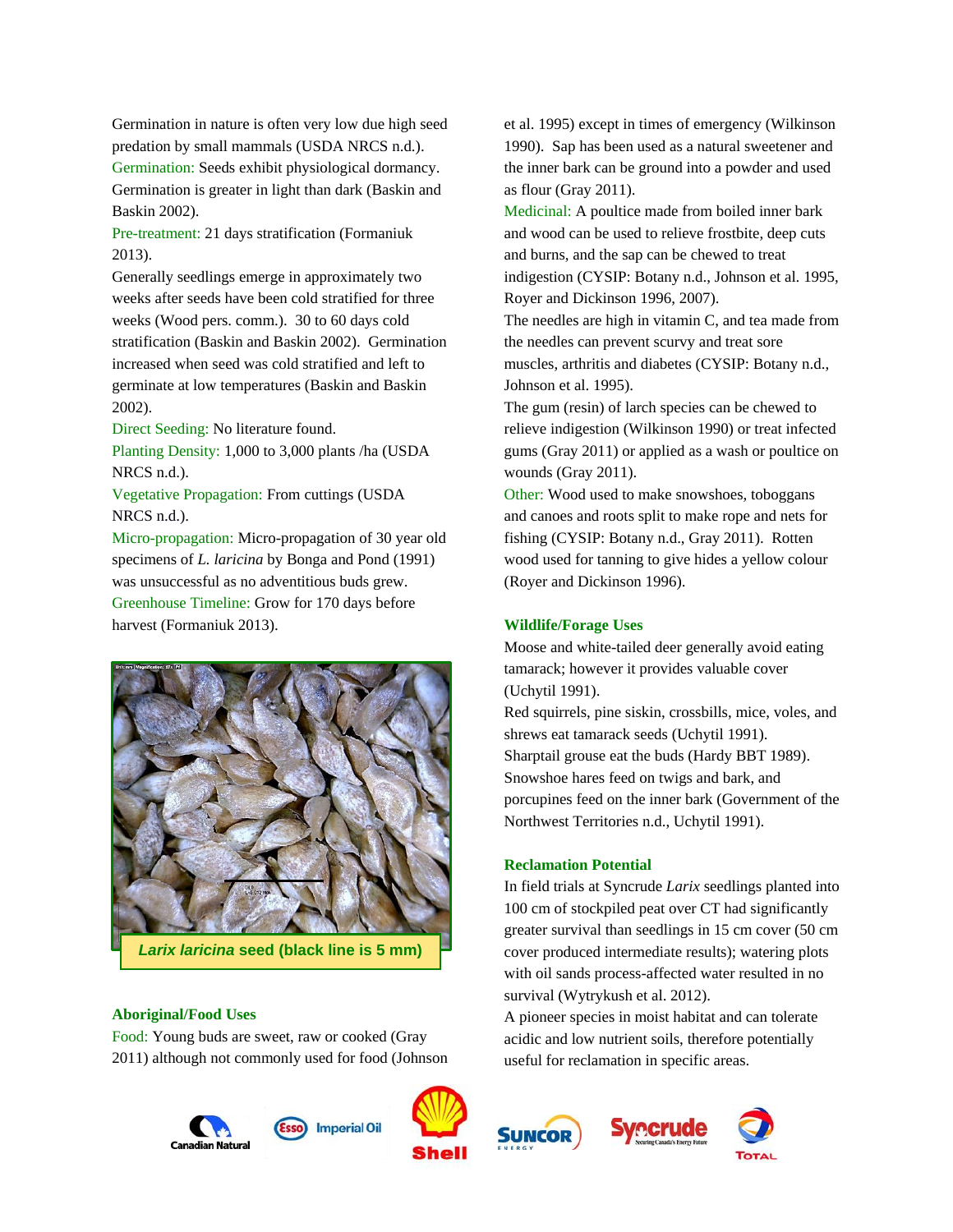Is shade intolerant and not highly competitive (USDA NRCS n.d.).

## **Commercial Resources**

Harvest Methods: Generally cones are gathered from felled slash, but can be picked from trees or obtained from squirrel cashes (Wood pers. comm.). Availability: Grown in Alberta nurseries. Uses: This strong wood can be used for fence posts, railway ties and boat building (Hardy BBT Limited 1989) as well as for fuel and pulpwood products (USDA NRCS n.d.). Bark is a source of tannin for tanning leather (Wilkinson 1990).

#### **Notes**

Synonyms include *Larix alaskensis*, *Larix laricina* var. *alaskensis* and *Pinus laricina*, none of which are valid (ITIS n.d.).

Tamarack is listed as 95% intact (less occurrences than expected) in the Alberta oil sands region (Alberta Biodiversity Monitoring Institute 2014).

#### **Photo Credits**

Photo 1: USDA-NRCS PLANTS Database / USDA NRCS*.* Wetland flora: Field office illustrated guide to plant species. USDA Natural Resources Conservation Service. Photo 2: Wikimedia Commons. Steven Katovich, USDA Forest Service 2009. Photo 3: Wild Rose Consulting, Inc. 2000. Photo 4: Lindsay Robb @ Alberta Tree Improvement and Seed Centre 2013.

#### **References**

Alberta Biodiversity Monitoring Institute, 2014. The status of biodiversity in the oil sands region of Alberta. Alberta Biodiversity Monitoring Institute, Edmonton, Alberta. 47 pp. [http://www.abmi.ca/FileDownloadServlet?filename=](http://www.abmi.ca/FileDownloadServlet?filename=The%20Status%20of%20Biodiversity%20in%20the%20Oil%20Sands%20Region%20of%20Alberta_2014_Supplemental%20Report.docx&dir=REPORTS_UPLOAD) [The%20Status%20of%20Biodiversity%20in%20the](http://www.abmi.ca/FileDownloadServlet?filename=The%20Status%20of%20Biodiversity%20in%20the%20Oil%20Sands%20Region%20of%20Alberta_2014_Supplemental%20Report.docx&dir=REPORTS_UPLOAD) [%20Oil%20Sands%20Region%20of%20Alberta\\_201](http://www.abmi.ca/FileDownloadServlet?filename=The%20Status%20of%20Biodiversity%20in%20the%20Oil%20Sands%20Region%20of%20Alberta_2014_Supplemental%20Report.docx&dir=REPORTS_UPLOAD) 4 Supplemental%20Report.docx&dir=REPORTS\_U [PLOAD](http://www.abmi.ca/FileDownloadServlet?filename=The%20Status%20of%20Biodiversity%20in%20the%20Oil%20Sands%20Region%20of%20Alberta_2014_Supplemental%20Report.docx&dir=REPORTS_UPLOAD) [Last accessed June 16, 2014].

Baskin, C.C. and J.M. Baskin, 2002. Propagation protocol for production of container Larix laricina





(Du Roi) K. Koch. plants; University of Kentucky, Lexington, Kentucky. IN: Native Plant Network, University of Idaho, College of Natural Resources, Forest Research Nursery, Moscow, Idaho. [http://www.nativeplantnetwork.org/Network/ViewPr](http://www.nativeplantnetwork.org/Network/ViewProtocols.aspx?ProtocolID=1426) [otocols.aspx?ProtocolID=1426](http://www.nativeplantnetwork.org/Network/ViewProtocols.aspx?ProtocolID=1426) [Last accessed April 23, 2014].

Bonga, J.J. and S.S. Pond, 1991. Adventitious shoot formation in cultures of 30-year-old *Larix decidua, L. leptolepis, L. eurolepis, and L. laricina* trees. Plant Cell, Tissue & Organ Culture 26(1): 45-51.

CYSIP: Botany, n.d. *Larix Laricina:* Larch. IN: Central Yukon Species Inventory Project. [http://www.flora.dempstercountry.org/0.Site.Folder/S](http://www.flora.dempstercountry.org/0.Site.Folder/Species.Program/Species.php?species_id=Larix.lari) [pecies.Program/Species.php?species\\_id=Larix.lari](http://www.flora.dempstercountry.org/0.Site.Folder/Species.Program/Species.php?species_id=Larix.lari)  [Last accessed October 8, 2013].

Formaniuk, S., 2013. "It's all in the timing". Canadian Reclamation 13(2): 26-31.

Government of the Northwest Territories, n.d. Tamarack (*Larix laricina*). IN: NWT Species Monitoring – Infobase. [http://nwtspeciesatrisk.com/en/Infobase?page=Infoba](http://nwtspeciesatrisk.com/en/Infobase?page=Infobase) [se](http://nwtspeciesatrisk.com/en/Infobase?page=Infobase) [Last accessed January 6, 2014].

Gray, B., 2011. Tamarack (Larch) *Larix laricina*. IN: The Boreal Herbal: Wild Food and Medicine Plants of the North. Aroma Borealis Press, Whitehorse, Yukon. pp. 265-268.

Hardy BBT Limited, 1989. Manual of plant species suitability for reclamation in Alberta - 2ndEdition. Alberta Land Conservation and Reclamation Council Report No. RRTAC 89-4. 436 pp. <http://hdl.handle.net/10402/era.22605>[Last accessed May 15, 2013].

Inkpen, W. and R. Van Eyk, n.d. Tamarack *Larix laricina* (Du Roi) K. Koch. IN: Guide to the common native trees and shrubs of Alberta. Alberta Environment, Pesticide Management Branch,

recrude



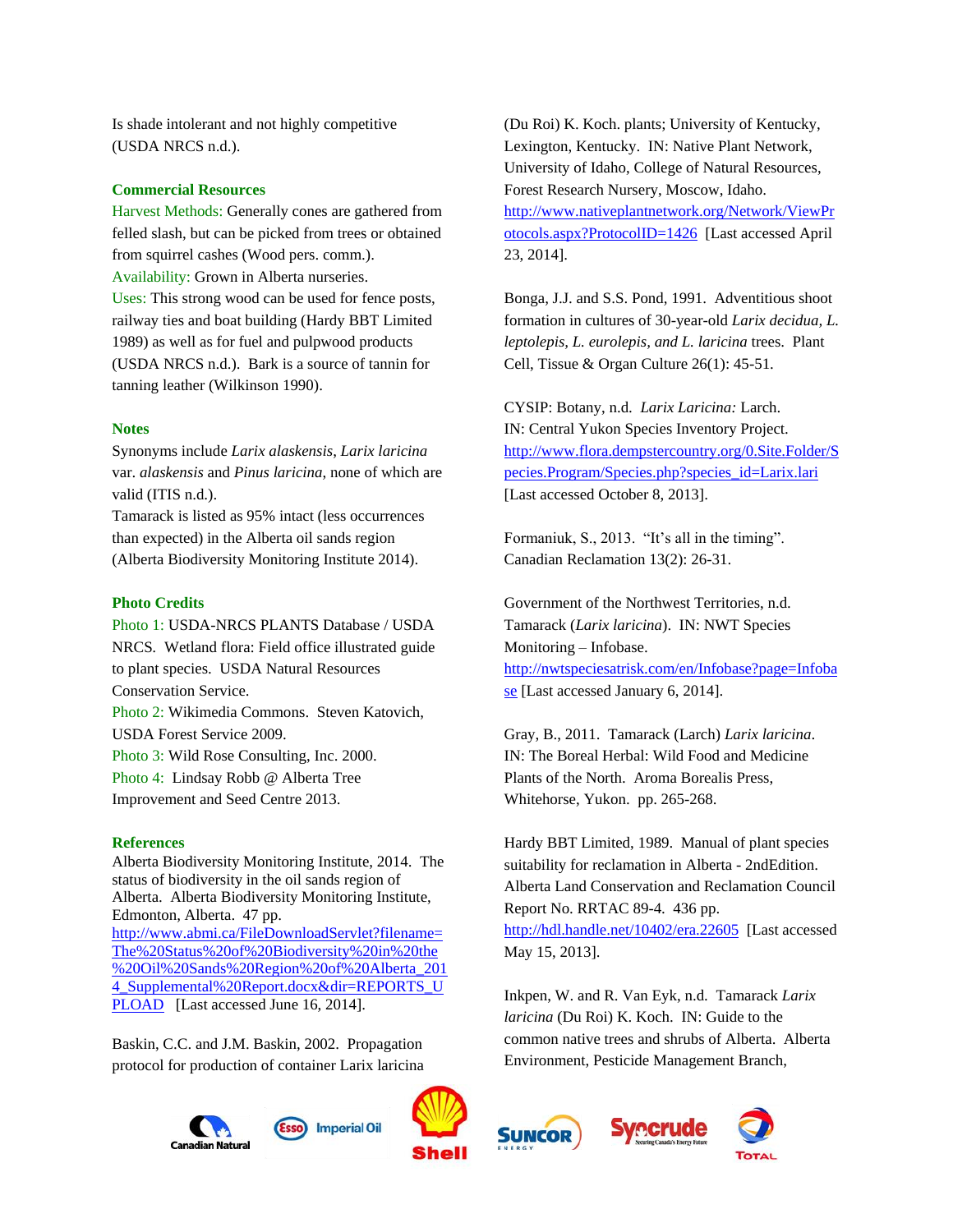Edmonton, Alberta. pp. 24.

[http://environment.alberta.ca/documents/Guide\\_to\\_th](http://environment.alberta.ca/documents/Guide_to_the_Common_Native_Trees_and_Shrubs_of_Alberta.pdf) [e\\_Common\\_Native\\_Trees\\_and\\_Shrubs\\_of\\_Alberta.p](http://environment.alberta.ca/documents/Guide_to_the_Common_Native_Trees_and_Shrubs_of_Alberta.pdf) [df](http://environment.alberta.ca/documents/Guide_to_the_Common_Native_Trees_and_Shrubs_of_Alberta.pdf)

ITIS (International Taxonomic Information System), n.d. *Larix laricina* (Du Roi) K. Koch. IN: Integrated taxonomic information system on-line database. [http://www.itis.gov/servlet/SingleRpt/SingleRpt?sear](http://www.itis.gov/servlet/SingleRpt/SingleRpt?search_topic=TSN&search_value=183412) [ch\\_topic=TSN&search\\_value=183412](http://www.itis.gov/servlet/SingleRpt/SingleRpt?search_topic=TSN&search_value=183412) [Last accessed June 14, 2013].

Johnson, D., L. Kershaw, A. MacKinnon and J. Pojar, 1995. Plants of the western boreal forest and aspen parkland. Lone Pine Publishing and the Canadian Forest Service. Edmonton, Alberta. 392 pp.

Moss, E.H., 1983. Flora of Alberta. A manual of flowering plants, conifers, ferns, and fern allies found growing without cultivation in the province of Alberta, Canada. 2nd edition. University of Toronto Press, Toronto Ontario. p. 47

Palamarek, D., 2011. Alberta Tree Improvement and Seed Centre, Smoky Lake, Alberta. Personal Communication.

Renault, S., 2005. Tamarack response to salinity: Effects of sodium chloride on growth and ion, pigment and soluble carbohydrate levels. Canadian Journal of Forest Research 35(12): 2806-2812.

Rook, E.J.S. 2004. *Larix laricina* Tamarack. IN: Plants of the North. [http://www.rook.org/earl/bwca/nature/trees/larixlar.ht](http://www.rook.org/earl/bwca/nature/trees/larixlar.html) [ml](http://www.rook.org/earl/bwca/nature/trees/larixlar.html) [Last accessed April 23, 2014].

Royer, F. and R. Dickinson, 1996. Tamarack, Larch *Larix laricina* (Du Roi) K. Koch. IN: Wild Flowers of Edmonton and Central Alberta. The University of Alberta Press, Edmonton, Alberta. p. 83.

Royer, F. and R. Dickinson, 2007. Plants of Alberta. Lone Pine Publishing, Edmonton, Alberta. 527 pp.

Samson, J. and J. A. Fortin, 1988. Structural characterization of *Fuscobeolentinus* and *Suilus* ectomycorrhizae synthesized on *Larix laricina*. Mycologia 80(3): 382-392.

Tosh, K.J. and G.R. Powell, 1991. Production and distribution of seed and pollen cones on *Larix laricina* trees in young plantations. Canadian Journal of Forest Research 21(4): 446-454.

USDA, NRCS, n.d. *Larix laricina* (Du Roi) K. Koch tamarack. IN: The PLANTS Database. National Plant Data Center, Baton Rouge, Louisiana. <http://plants.usda.gov/core/profile?symbol=LALA> [Last accessed April 23, 2014].

Uchytil, R.J., 1991. *Larix laricina*. IN: Fischer, W.C. (compiler). The fire effects information system. United States Department of Agriculture, Forest Service, Intermountain Research Station, Intermountain Fire Sciences Laboratory, Missoula, Montana.

[http://www.fs.fed.us/database/feis/plants/tree/larlar/in](http://www.fs.fed.us/database/feis/plants/tree/larlar/introductory.html) [troductory.html](http://www.fs.fed.us/database/feis/plants/tree/larlar/introductory.html) [Last accessed June 24, 2013].

Wilkinson, K., 1990. Tamarack; Hacamatack; American Larch *Larix laricina*. IN: Trees and Shrubs of Alberta. A Habitat Field Guide. Lone Pine Publishing, Edmonton, Alberta. pp. 38-39.

Wood, K., 2010. Seed technician at Alberta Tree Improvement and Seed Centre, Smoky Lake, Alberta. Personal communication.

Wytrykush, C., D.H. Vitt, G. McKenna and R. Vassov, 2012. Designing landscapes to support peatland development on soft tailings deposits: Syncrude Canada Ltd.'s Sandhill Fen Research Watershed initiative. IN: Restoration and reclamation of boreal ecosystems: Attaining sustainable development. Vitt, D.H. and J.S. Bhatti